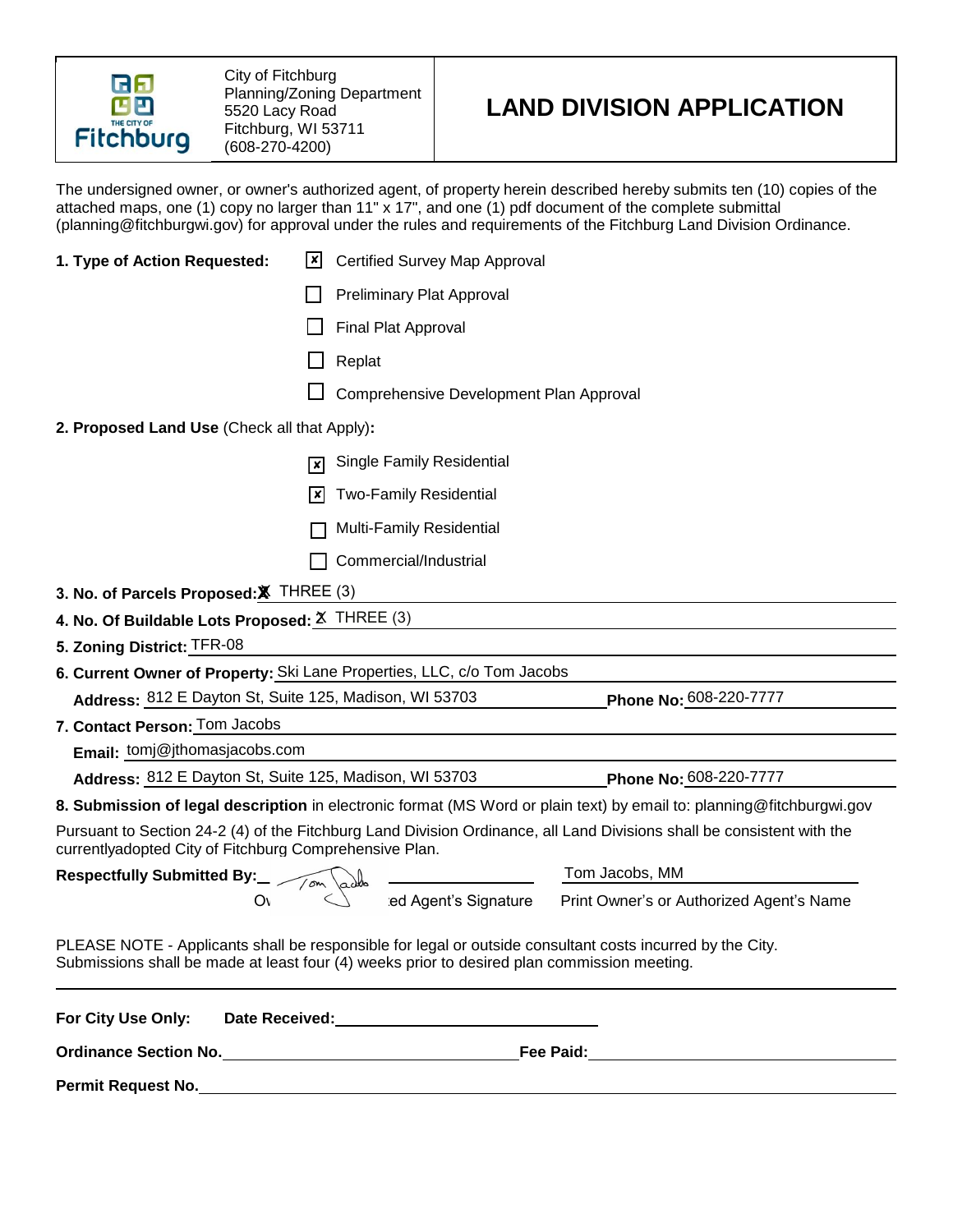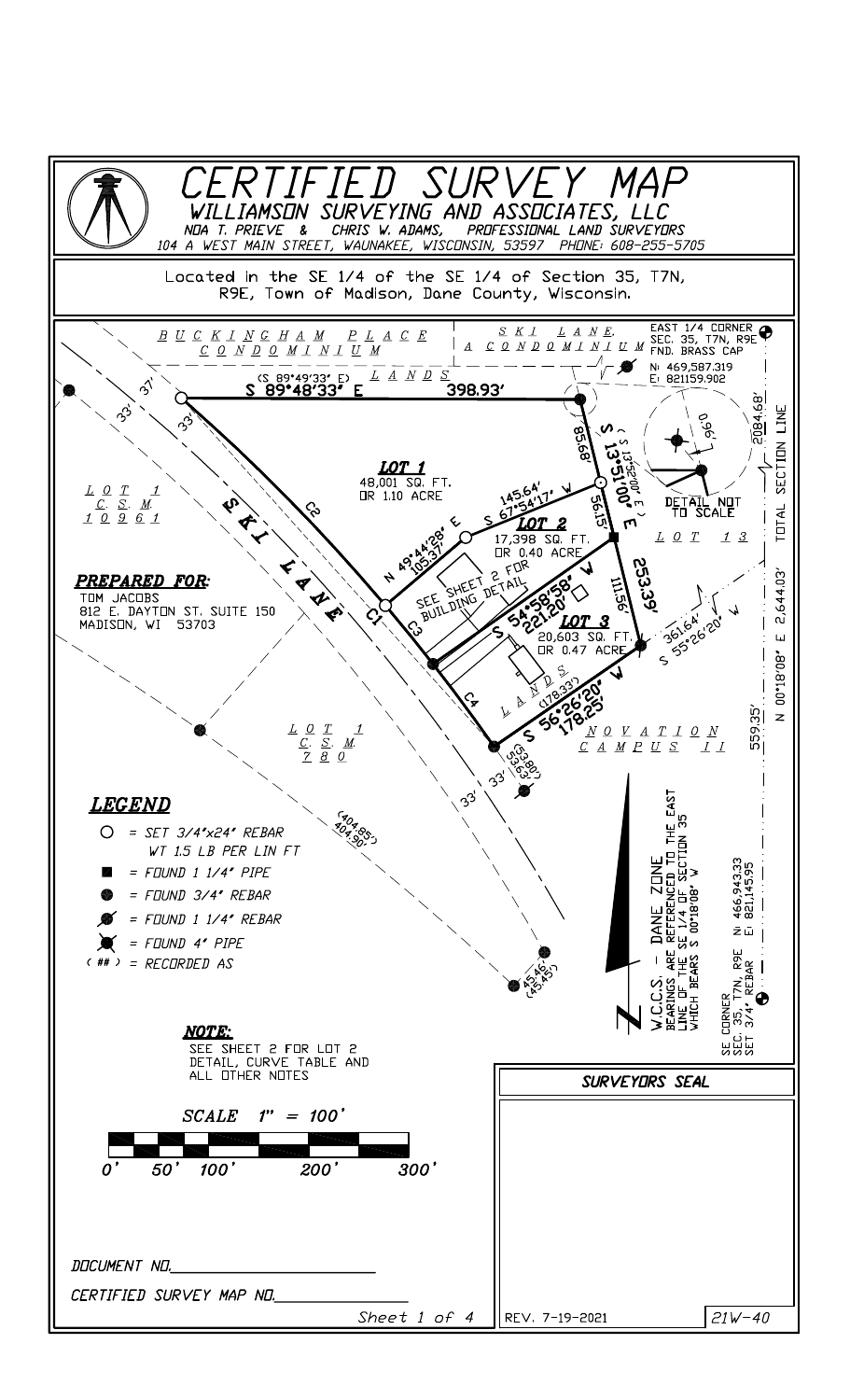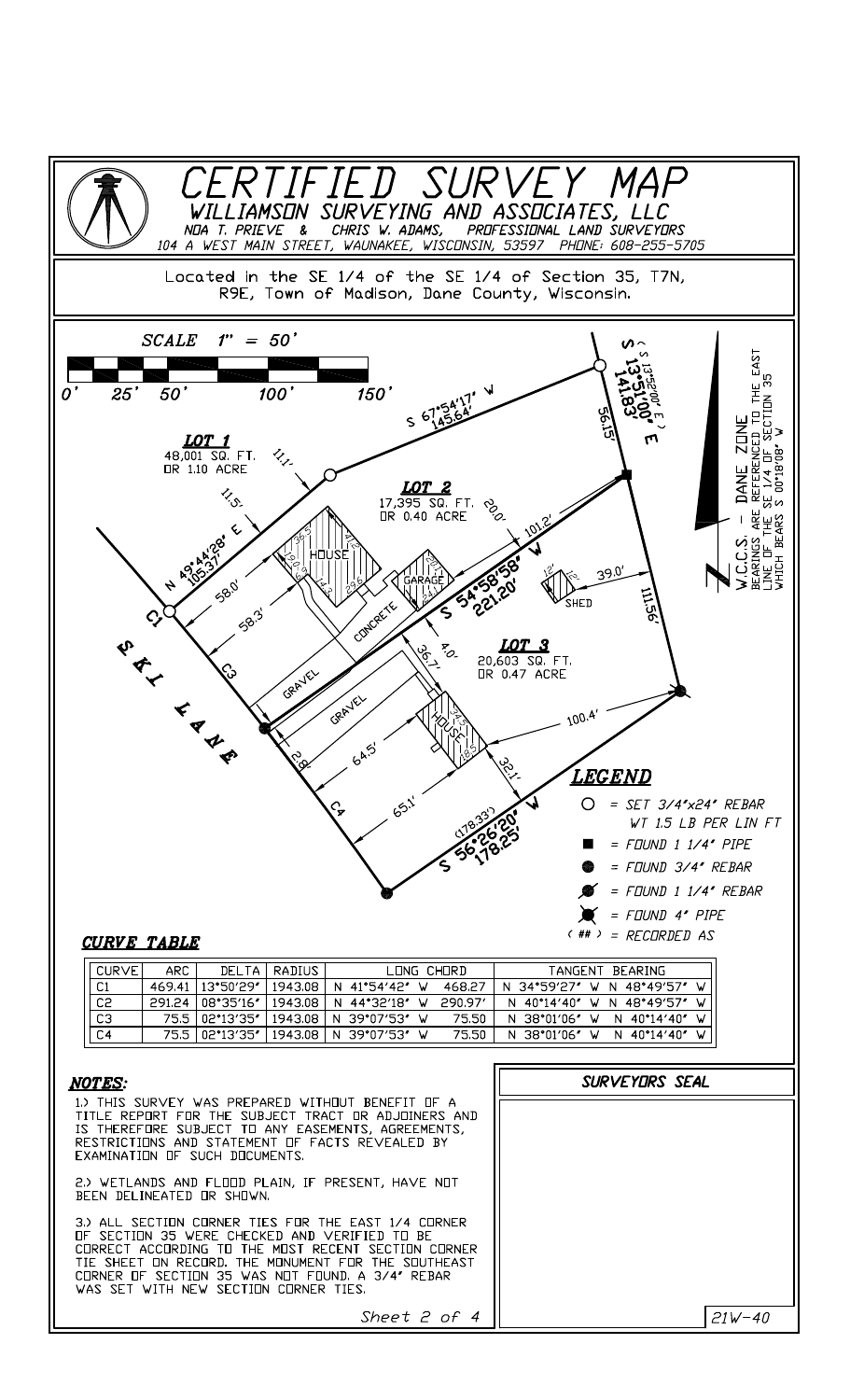

Located in the SE 1/4 of the SE 1/4 of Section 35, T7N, R9E, Town of Madison, Dane County, Wisconsin.

#### **SURVEYOR'S CERTIFICATE**

Chris W. Adams, Professional Land Surveyor hereby certify that this survey is correct to the best of the professional surveyor's knowledge and belief and is in full compliance with the provisions of Chapter A–E 7 and Chapt

Commencing at the Southeast Corner of said Section 35; thence N 00°18'08" E along the east line<br>of the SE 1/4 of said Section 35, 559.35 feet; thence S 55°26'20" W, 361.64 feet to the point of beginning.

Thence continue S 56°26'20" W, 178.25 feet to the northeasterly right of way line of Ski Lane;<br>thence along said northeasterly right of way line and the arc of a curve concaved<br>southwesterly having a radius of 1,943.08 fee

Williamson Surveying and Associates, LLC<br>by Noa T. Prieve & Chris W. Adams

 $Date$ 

Chris W. Adams S-2748 Professional Land Survevor

### OWNERS' CERTIFICATE:

As owner, I hereby certify that I caused the land described As owner, I hereby terminy that I caused the tand described<br>on this certified survey map to be surveyed, divided and<br>mapped as represented on the certified survey map. I also<br>certify that this certified survey map is requi for approval.

WITNESS the hand seal of said owners this \_\_\_\_\_\_\_\_day of\_\_\_\_\_\_\_\_\_\_\_\_\_\_,20\_\_\_.

Ski Lane Properties, LLC<br>Thomas J. Jacobs STATE OF WISCONSIN> DANE COUNTY) Personally came before me this \_\_\_\_\_\_ day of \_\_\_\_\_\_\_\_\_\_\_\_, 20\_\_\_ the above named Thomas J. Jacobs, to me known to be **SURVEYDRS SEAL** the person who executed the foregoing instrument and acknowledge the same. County, Wisconsin. My commission expires Notary Public Print Name Sheet 3 of 4  $21W - 40$